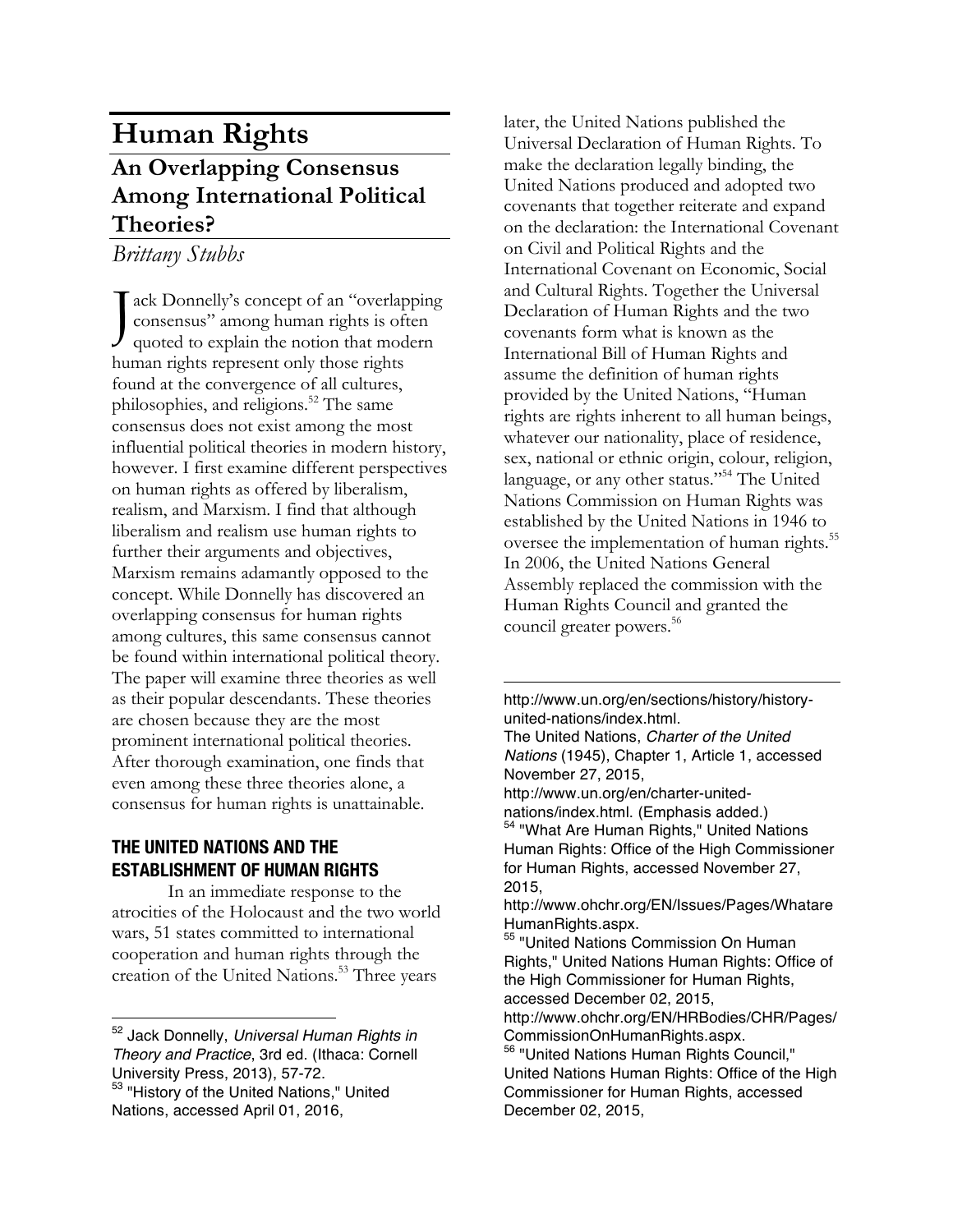#### **REALISM**

If an overlapping consensus on human rights can be found in international political theory, it must include realism. Realism is arguably one of the oldest and most foundational international political theories. Classical Realism emphasizes the international realm as one of anarchy and assumes man is immoral and self-interested. Without the presence of an overarching sovereign power to reign in the desires of individual states, these states are assumed to be in a constant state of war of all, against all. States survive this brutal arena only through their own might and alliances with other states. According to Thucydides, "the strong do what they have the power to do and the weak accept what they have to accept."<sup>57</sup>

From the realist perspective, human rights are the will of strong states imposed upon weak states. In the 21st century, strong states are usually considered those states in the West, the "developed" world, or the Global North. Whether or not strong states have, in fact, imposed human rights, or their version of human rights, on weaker states is up for debate. However, the Global South has expressed at times in the Human Rights Council that this is the case. According to realism, the only profitable response for weak states in an international organization is to form an alliance against stronger states.<sup>58</sup> This has indeed occurred within the Human Rights Council. In retaliation to the demands of strong states in the council, developing states have partnered together in an organization aptly named the Like-Minded-Group, a group

 http://www.ohchr.org/EN/HRBodies/HRC/Pages/ AboutCouncil.aspx.

that decries the imperialism within the International Bill of Human Rights as well as in administration of the Human Rights Council.59 Rosa Freedman, author of *The United Nations Human Rights Council: A Critique and Early Assessment,* says of the Human Rights Council (HRC), "Surprisingly, weaker states have thus far politicized the HRC more frequently than stronger states. Weaker states, predominantly from the Global South, form alliances and use group tactics, such as bloc voting, to further common agendas."<sup>60</sup> This does not, of course, mean that weaker states have been able to completely counteract the will of stronger states, only that the weaker states have used such alliances to express themselves in the council.

Unlike its parent, neorealism does not take into consideration human nature. Instead neorealism focuses on how the structure of the international realm can impact sovereign behaviour. In neorealism, the international arena is again one of anarchy. Without a world government, there is no higher power to enforce safety or guarantee protection. For this reason, states must be powerful enough to protect themselves; there is no consideration of cultural differences.<sup>61</sup>

Neo-realism argues the stronger the state, the less vulnerable the state is in the international arena.<sup>62</sup> This is arguably true regarding the Human Rights Council as well. While Donnelly argues that "states are legitimate largely to the extent that they respect, protect, and implement the rights of their citizens," a neorealist would argue that the more powerful a state is, the less likely

 

<sup>&</sup>lt;sup>57</sup> Chris Brown, Terry Nardin, and N. J. Rengger, *International Relations in Political Thought: Texts from the Ancient Greeks to the First World War*, Kindle ed. (Cambridge: Cambridge University Press, 2002), 54.

<sup>58</sup> Rosa Freedman, *The United Nations Human Rights Council: A Critique and Early Assessment* (London: Rutledge, 2013), 90.

<sup>59</sup> *Ibid*, 30, 32.

<sup>60</sup> *Ibid*, 120-121.

Tim Dunne, Milja Kurki, and Steve Smith, *International Relations Theories: Discipline and Diversity* (New York: Oxford

University Press, 2007), 72.

<sup>&</sup>lt;sup>62</sup> Huseyn Aliyev, "Neo-Realism and Humanitarian Action: From Cold War to Our Days," The Journal of Humanitarian Assistance, May 16, 2011, accessed December 01, 2015, https://sites.tufts.edu/jha/archives/1173.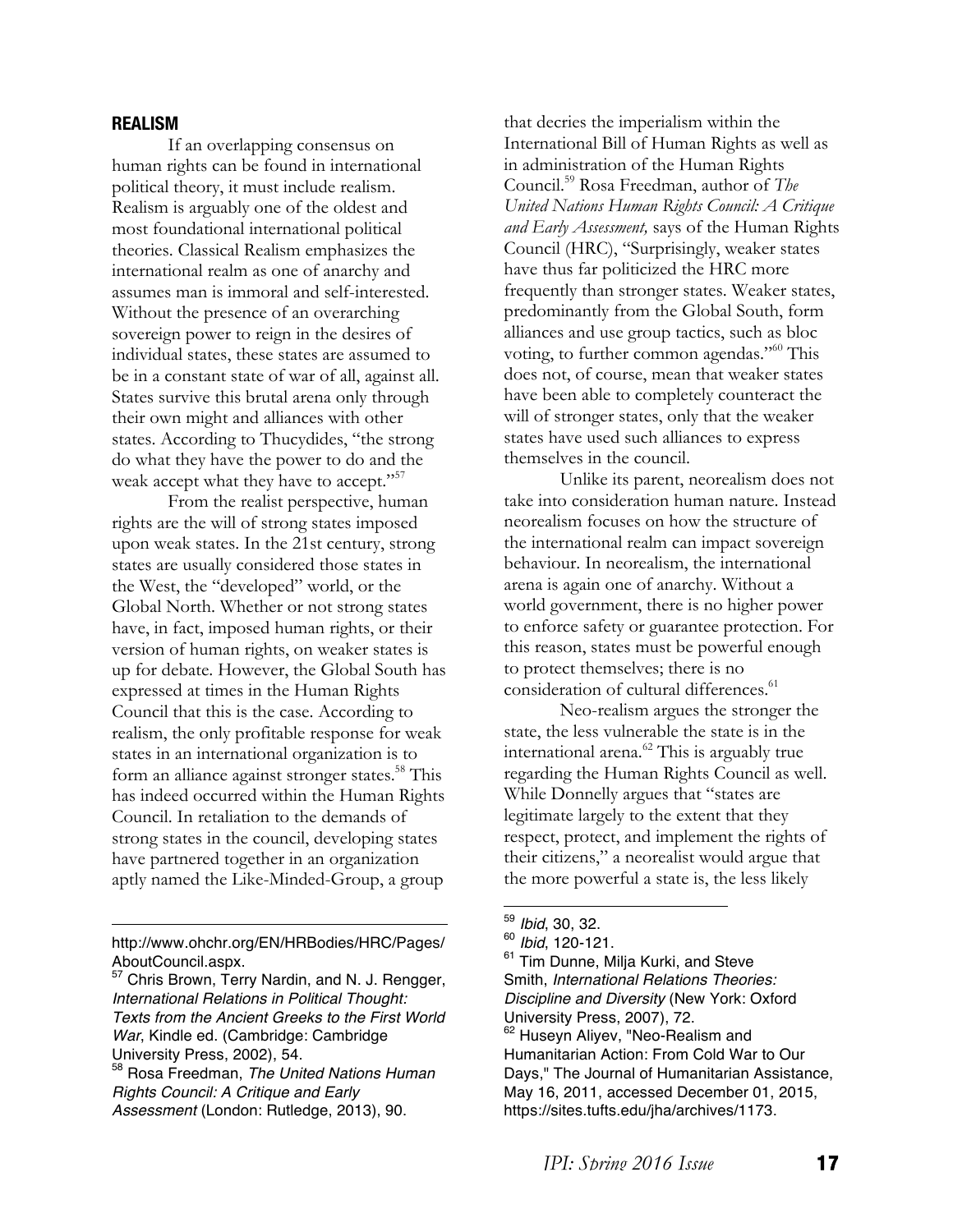weaker states will successfully reprimand the state on its human rights violations.<sup>63</sup> Many argue that the death penalty, the treatment of Native American and other minority populations, and the use of torture in Guantanamo Bay are all examples of violations of human rights committed by the United States. Yet in not one of these cases has serious international action been taken against the United States. China's use of force in Tibet as well as Russia's human rights violations in Chechnya and the North Caucasus are further examples of human rights violations committed by strong states with little to no repercussion.<sup>64</sup>

Neorealism further argues that states must gain power to protect and defend themselves against other states. It follows then that states would attempt to secure this power through the implementation and protection of human rights. Since the fall of the Soviet Union, strong states use the banner of human rights to justify humanitarian intervention. A neorealist would argue that a state does not engage in humanitarian intervention for the sake of human rights alone. Instead, a state would require further motivations to intervene. It could be argued, for instance, that humanitarian intervention was not undertaken during the Rwandan genocide of 1994, despite gross human rights violations. In 2013, humanitarian intervention was avoided during the onset of the genocide in Darfur, in part because there was little for states to gain from engaging in this conflict.<sup>65</sup>

## **LIBERALISM**

In the same way that realism encourages the implementation of human rights, so too does liberalism. In comparison to realism, however, the influence of liberalism on human rights is more direct.

 

While liberalism also believes that man is selfinterested and concludes that the international realm is a dangerous place, liberalism emphasizes optimism and the possibility of international cooperation through international organizations and international law. Very simply expressed by Jack Snyder of Foreign Policy, "[liberals] foresee a slow but inexorable journey away from the anarchic world the realists envision, as trade and finance forge ties between nations, and democratic norms spread."66 Liberals who maintain democratic peace theory carry the expectation that democratic states will not go to war and instead assume that any conflict among democratic states will be resolved using peaceful diplomatic relations.<sup>67</sup> While democratic peace theory is not a required belief of all liberals, it is probably the "the most significant and also most politically influential version of liberalism in International Relations."68 One such example of liberal optimism is the famous "Golden Arches Theory of Conflict Prevention," a theory developed by Thomas Friedman in 1996 that states that "no two countries that both have a McDonald's have ever fought a war against each other" (though this theory has since been disproven).<sup>69</sup> The creation of the United Nations, and the League of Nations before it, are both products of

 

<sup>63</sup> Donnelly, *Universal Human Rights in Theory and Practice*, 62.

<sup>&</sup>lt;sup>64</sup> Aliyev, "Neo-Realism and Humanitarian Action: From Cold War to Our Days." <sup>65</sup> *Ibid*.

<sup>&</sup>lt;sup>66</sup> Jack Snyder, "One World, Rival Theories," Foreign Policy, October 26, 2009, accessed December 2, 2015,

http://foreignpolicy.com/2009/10/26/one-worldrival-theories/.

<sup>&</sup>lt;sup>67</sup> Snyder, "One World, Rival Theories"; Dunne, Kurki, and Smith, *International Relations Theories: Discipline and Diversity,* 97. <sup>68</sup> Dunne, Kurki, and Smith, *International Relations Theories: Discipline and Diversity,* 96. <sup>69</sup> Daniel W. Drezner, "Is It Even Possible to Kill an International Relations Theory?," Foreign

Policy Is It Even Possible to Kill an International Relations Theory Comments, July 28, 2011, accessed April 05, 2016,

http://foreignpolicy.com/2011/07/28/is-it-evenpossible-to-kill-an-international-relations-theory/.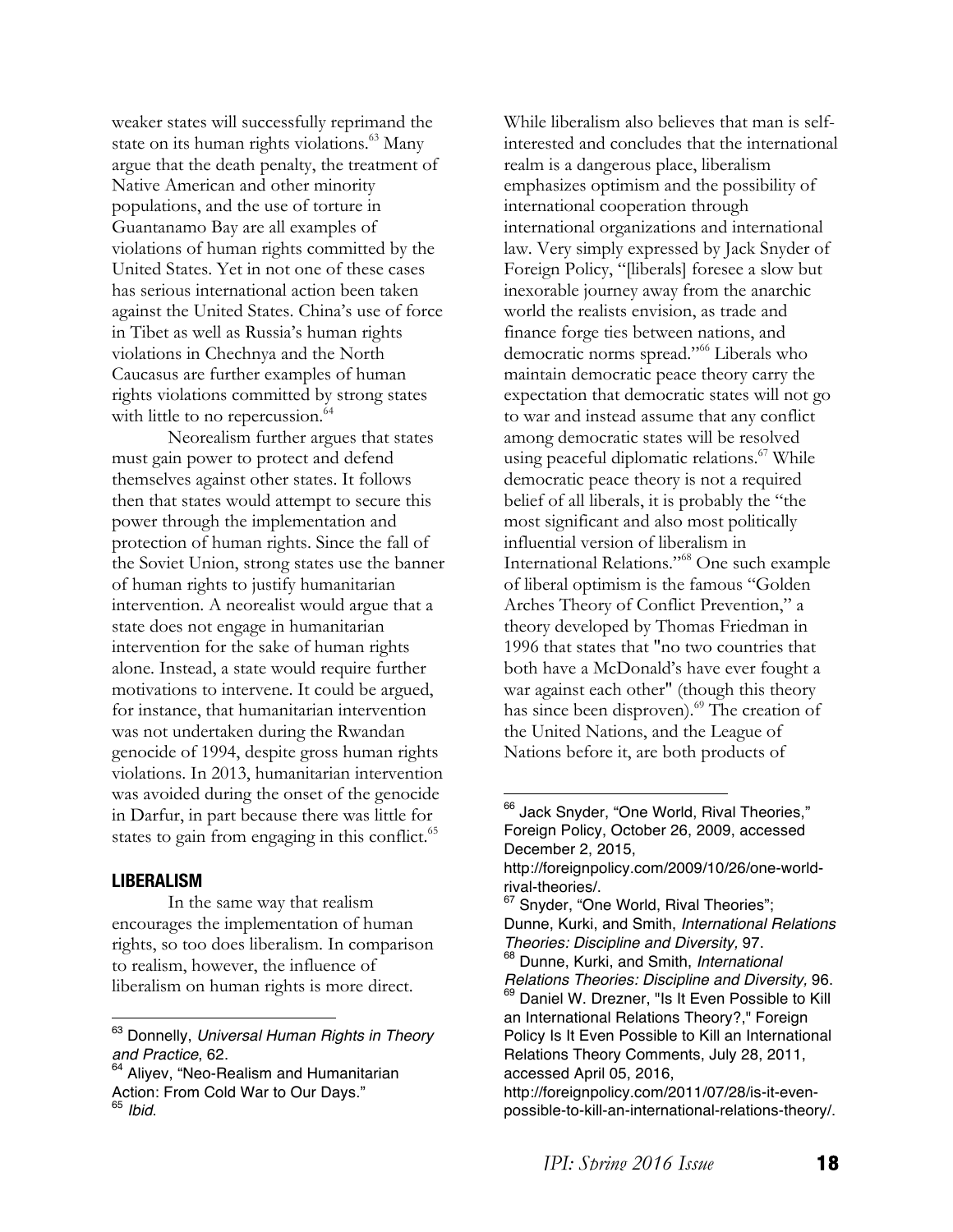international liberalism and a belief in the power of diplomacy.

Neoliberalism, while very similar to liberalism, focuses more so on institutions and organizations in the international realm.70 Neoliberals acknowledge that there is not a world government to enforce international agreements. International organizations are highly valued in neoliberalism because they provide "forums in which states can mitigate collective-action problems that threaten stable patterns of cooperation."71 International organizations, within this theory, monitor compliance with international agreements, promote international cooperation, and encourage peaceable conflict resolution.<sup>72</sup>

Liberalism and neoliberalism, as opposed to realism, do not accept that human rights are the will of the strong imposed upon the weak. Instead, liberal and neoliberals are more optimistic. "Governments accept binding international human rights norms because they are swayed by the overpowering ideological and normative appeal of the values that underlie them," argues Andrew Moravcsik of Princeton University.<sup>73</sup> Jack Donnelly's "overlapping consensus" varies slightly from Moravcsik's but offers an equally liberal approach: human rights are never an imposition; they are instead the set of rights shared by all major cultures, philosophies, and religions.74 In regards to the slow liberal progression away from anarchy, human rights serve the purposes of liberalism and neoliberalism by creating norms of state behaviour. In both, states have an incentive to participate in international human rights instruments, even when required to sacrifice

<sup>70</sup> Dunne, Kurki, and Smith, *International Relations Theories: Discipline and Diversity*,110. <sup>71</sup> *Ibid*, 111.

 

an amount of sovereignty for the sake of human rights. Democratic peace theory concludes that established democracies have an incentive to promote human rights to newly formed democracies, and newly formed democracies have an incentive to implement human rights domestically, if only so that both parties avoid war with one another.<sup>75</sup> While the International Bill of Human Rights does not explicitly demand democracy, it requires a government with free elections and universal suffrage: "the will of the people shall be the basis of the authority of government; this will shall be expressed in periodic and genuine elections which shall be by universal and equal suffrage and shall be held by secret vote or by equivalent free voting procedures."76

## **MARXISM**

Though both realism and liberalism promote the implementation of human rights, Marx (and therefore Marxism) stands strongly opposed. Marxism is the international political theory that refuses a political consensus regarding human rights. Karl Marx himself directly addressed the "rights of man" in his works. However, a distinction must first be made between the "rights of man", as discussed by Karl Marx, and the concept of human rights today.

The subject of Marx's critiques are the rights provided by the French Constitution of 1793, more specifically, the right to "liberty, equality, and private ownership."77 The

 

<sup>72</sup> *Ivi*. <sup>73</sup> Moravcsik, "The Origins of Human Rights Regimes: Democratic Delegation in Postwar Europe," 225-229.

<sup>74</sup> Donnelly, *Universal Human Rights in Theory and Practice*, 57-72.

<sup>&</sup>lt;sup>75</sup> Moravcsik, "The Origins of Human Rights Regimes: Democratic Delegation in Postwar Europe," 225-229.

<sup>76</sup> The United Nations, *The Universal Declaration of Human Rights* (1948), Article 21, accessed December 01, 2015, http://www.un.org/en/universal-declaration-

human-rights/index.html. <sup>77</sup> Marcel Van Herpen, *Marx and Human Rights: Analysis of an Ambivalent Relationship*, 07th ed., vol. 12, Cicero Foundation Great Debate Paper (Paris/Maastricht: Cicero Foundation, 2012), pg. 8,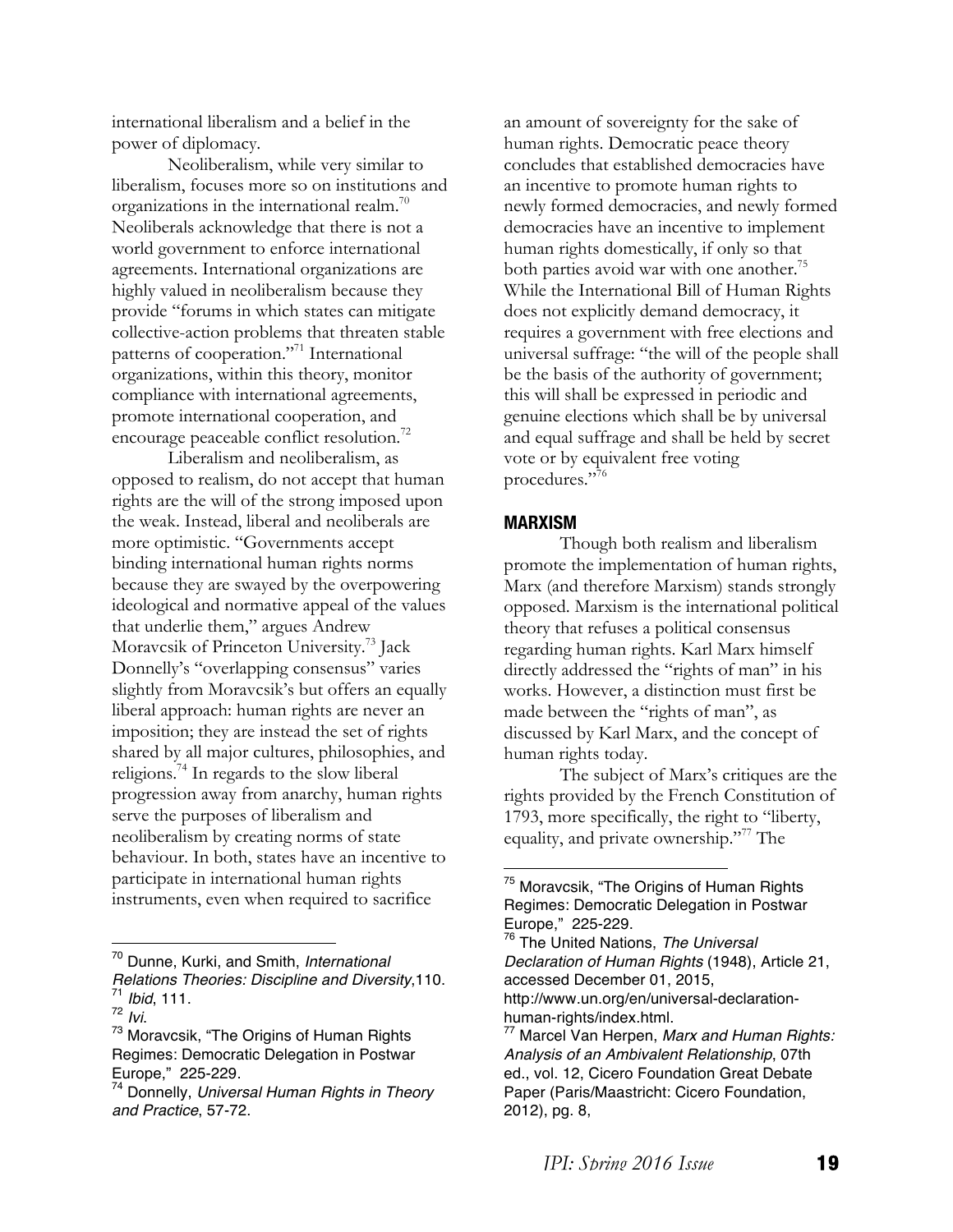constitution granted equality to all men, universal manhood suffrage, and abolished slavery.<sup>78</sup> These "rights of man" were a contributing factor in the progression towards human rights. Modern human rights, however, are far more broad and inclusive. The human rights of the International Bill of Human Rights guarantees the rights listed to all individuals "without distinction of any kind" and include political rights, civic rights, economic rights, social rights, and cultural rights. These include, but are certainly not limited to, the right to religious freedom, the right to education (including free, compulsory primary education), and the right to just and favourable conditions of work.<sup>79</sup>

Karl Marx's criticisms of the rights of man are rooted in his belief that the rights of man are dependent upon the concept of civil society. According to Marx, there are two worlds: a political state and a civil society.<sup>80</sup> In the political state, man "considers himself a communal being." In comparison, in civil society, man acts as "a private individual, regards other men as a means, degrades himself into a means, and becomes the plaything of alien powers."81 Marx views the

http://www.cicerofoundation.org/lectures/Marcel\_ H\_Van\_Herpen\_Marx\_and\_Human\_Rights.pdf. <sup>78</sup> "Constitution of 1793," Liberty, Equality, and Fraternity: Exploring the French Revolution, accessed November 25, 2015, https://chnm.gmu.edu/revolution/d/430/.

 

<sup>79</sup> The United Nations, Human Rights Office of the High Commissioner, *International Covenant on Civil and Political Rights* (1966), Article 18, accessed December 3, 2015,

http://www.ohchr.org/en/professionalinterest/pag es/ccpr.aspx.

The United Nations, Human Rights Office of the High Commissioner, *International Covenant on Economic, Social and Cultural Rights* (1966), Article 7 and 13, accessed December 3, 2015, http://www.ohchr.org/EN/ProfessionalInterest/Pa ges/CESCR.aspx.

<sup>80</sup> Van Herpen, *Marx and Human Rights: Analysis of an Ambivalent Relationship*, 8. <sup>81</sup> Karl Marx, "On The Jewish Question," *On the Jewish Question*, Autumn 1843, accessed

rights of man afforded by the French Constitution of 1793 as the response to the degradation of French civil society.<sup>82</sup> As such, Marx views the rights of man as "nothing but the rights of a member of civil society  $-$  i.e., the rights of egoistic man, of man separated from other men and from the community."83 The rights of man, then, cause man to pursue his own selfish interests, separate man from his community, and therefore alienate man from his natural self. $84$ 

The rights of man as defined by France in 1793 are not direct equivalents to modern human rights. There is just reason to believe, though, that Marx would also criticize human rights as established and enforced by the United Nations. The very creation of the United Nations and the subsequent Universal Declaration of Human Rights was a direct reaction to the horrors of the Holocaust, just like that French Constitution of 1793 was a response to the degradation of French civil society.<sup>85</sup> Marx would therefore also view modern human rights as a method of alienating individuals from one another. To further prove this point, it should be noted that in the International Bill of Human Rights, human rights are granted to individuals rather than collectives (with the sole exception of the group right to self-determination).

Furthermore, human rights are the product of sovereign deliberation rather than the demands of the masses. The United Nations, when contemplating the Universal Declaration of Human Rights, used as inspiration the rights afforded by often western constitutions. As a result, the demands of western citizens in their

#### November 25, 2015,

https://www.marxists.org/archive/marx/works/18 44/jewish-question/.

<u> 1989 - Jan James James Barnett, fransk politik (d. 1989)</u>

- <sup>82</sup> Van Herpen, *Marx and Human Rights:*
- *Analysis of an Ambivalent Relationship*. <sup>83</sup> Marx, "On The Jewish Question."

<sup>84</sup> Van Herpen, *Marx and Human Rights: Analysis of an Ambivalent Relationship*

<sup>85</sup> Donnelly, *Universal Human Rights in Theory and Practice*, 25.